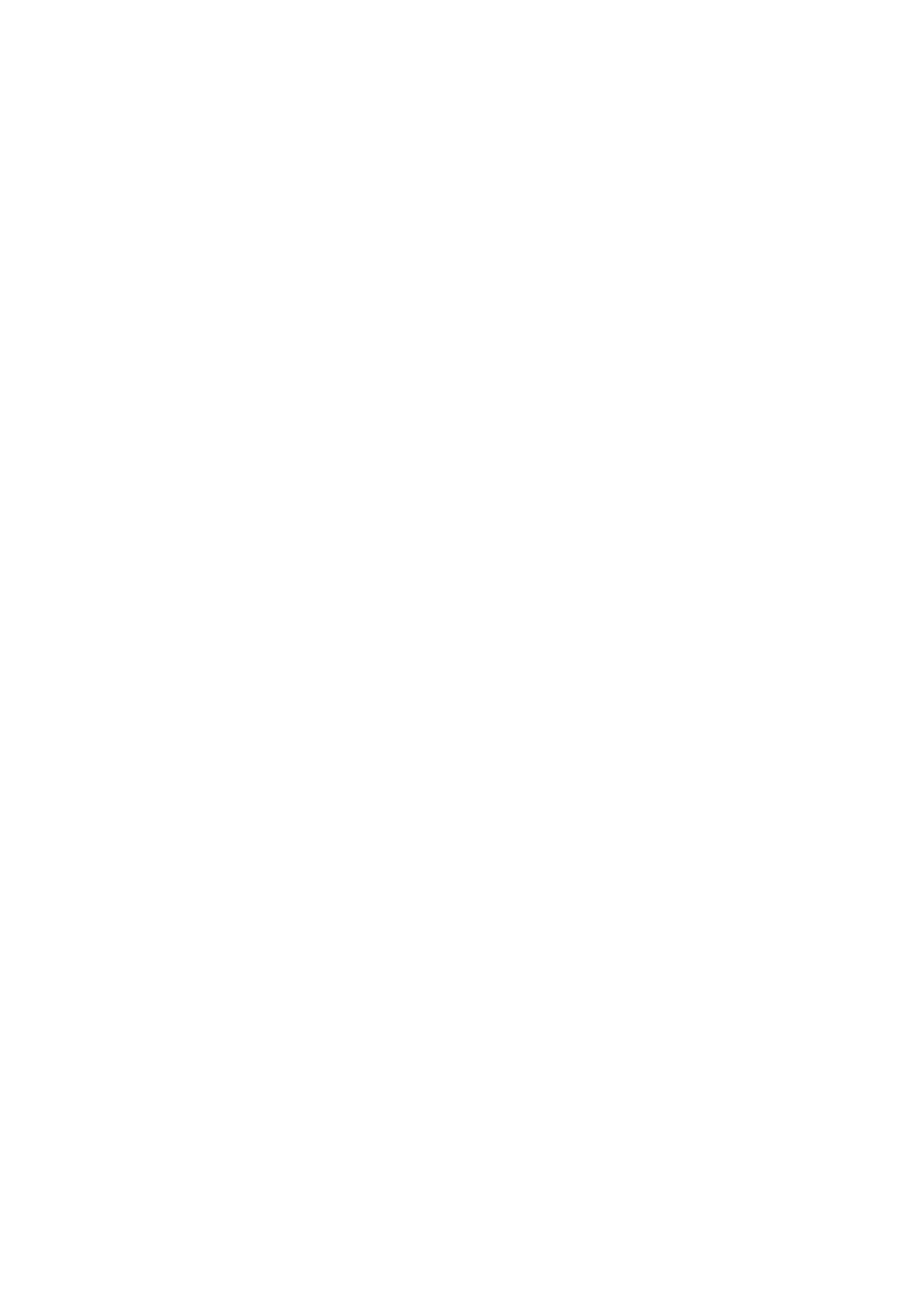# **Table of contents:**

| I. Purpose and Scope of this Privacy Policy     | 4  |
|-------------------------------------------------|----|
| II. Data Administration                         | 5  |
| III. Definitions                                | 6  |
| IV. Collecting and Processing Personal Data     | 7  |
| V. Consent for Processing Personal Data         | q  |
| VI. Transferring Personal Data to Third Parties | 10 |
| VII. Right to Access own Personal Data          | 11 |
| VIII. Using Cookies                             | 13 |
| IX. Changes to the Privacy Policy               | 14 |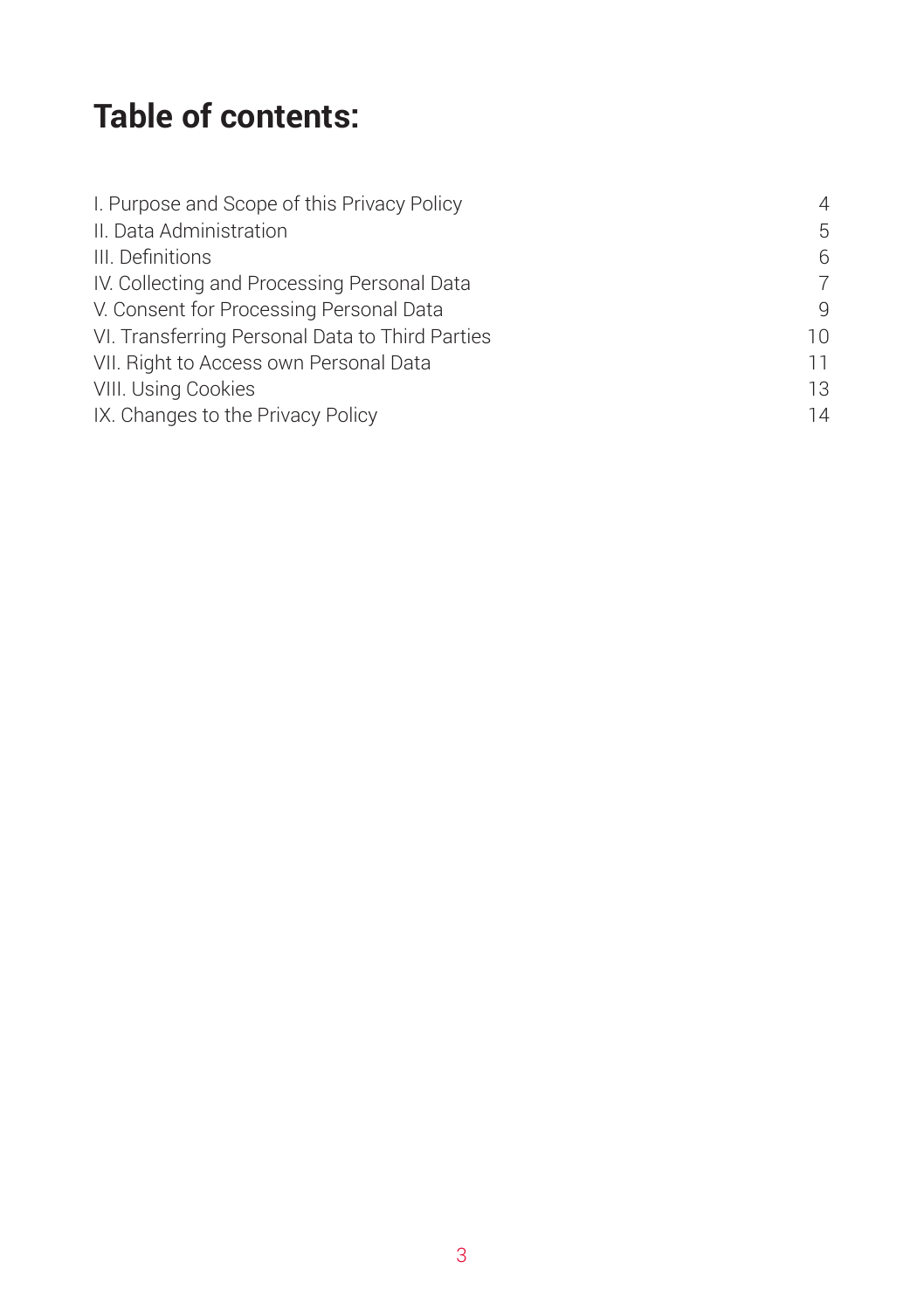# **I. Purpose and Scope of this Privacy Policy**

This Privacy Policy of **World Healthy Living Foundation**("Privacy Policy and Policy of Using Cookies in **World Healthy Living Foundation** Online Services") was created by and for the needs of **World Healthy Living Foundation** and its European branches and subsidiaries in order to explain processing personal data by **World Healthy Living Foundation**.

**World Healthy Living Foundation** processes personal data according to legal requirements applicable in countries where **World Healthy Living Foundation** conducts its business activity. This Privacy Policy applies to personal data according to the Resolution of the European Parliament and the Council (EU) 2016/679 of 27 April 2016 on protection of natural persons due to processing of personal data and on free flow of such data, revoking the Resolution 95/46/EC (general ordinance on data protection).

By Users' privacy, we mean any actions the purpose of which is providing a User with safety in accordance with the above GDPR [General Data Protection Regulation].

Additional information concerning how your personal data is used in relation to specific services and products may be found in **World Healthy Living Foundation** Club Regulations and Purchases Regulations which supplement this Privacy Policy.

The collected information about a User is processed by online pages: https://www. whlf.eu, and other online information channels that belong to **World Healthy Living Foundation** and closely cooperating entities, (hereinafter "the Service"), the owner of which is **World Healthy Living Foundation** with its registered offices in

**World Healthy Living Foundation ul. Topolowa 22 32/082 Więckowice e-mail. rodo@whlf.eu**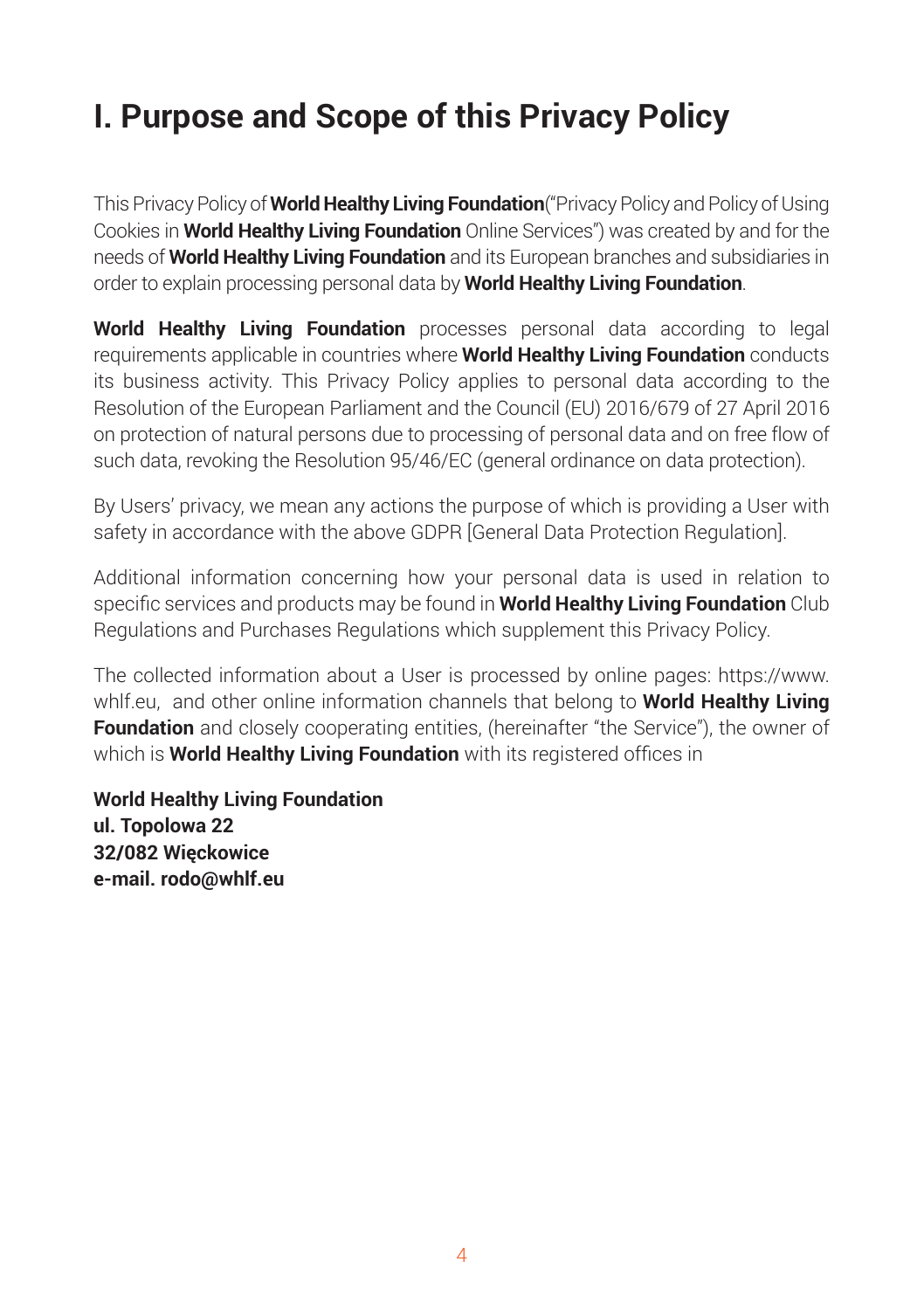#### **II. Data Administration**

Processing personal data is based on compliance with law, reliability and information clarity. Data is collected by the Data Controller in a specific, clear and legally justified purpose, whereas the scope of data is limited to the data necessary for achieving this aim. The Controller, upon a User's request, provides the possibility of updating the data, whereas all the out-of-date or useless data is deleted by him. The Controller uses its best efforts to provide the highest level of safety and protection of personal data processed by it. Provision of data is voluntary. Each User is entitled to access their personal data, update them and request for removal of data collected with violation of provisions or if it is useless for rendering services by the Controller.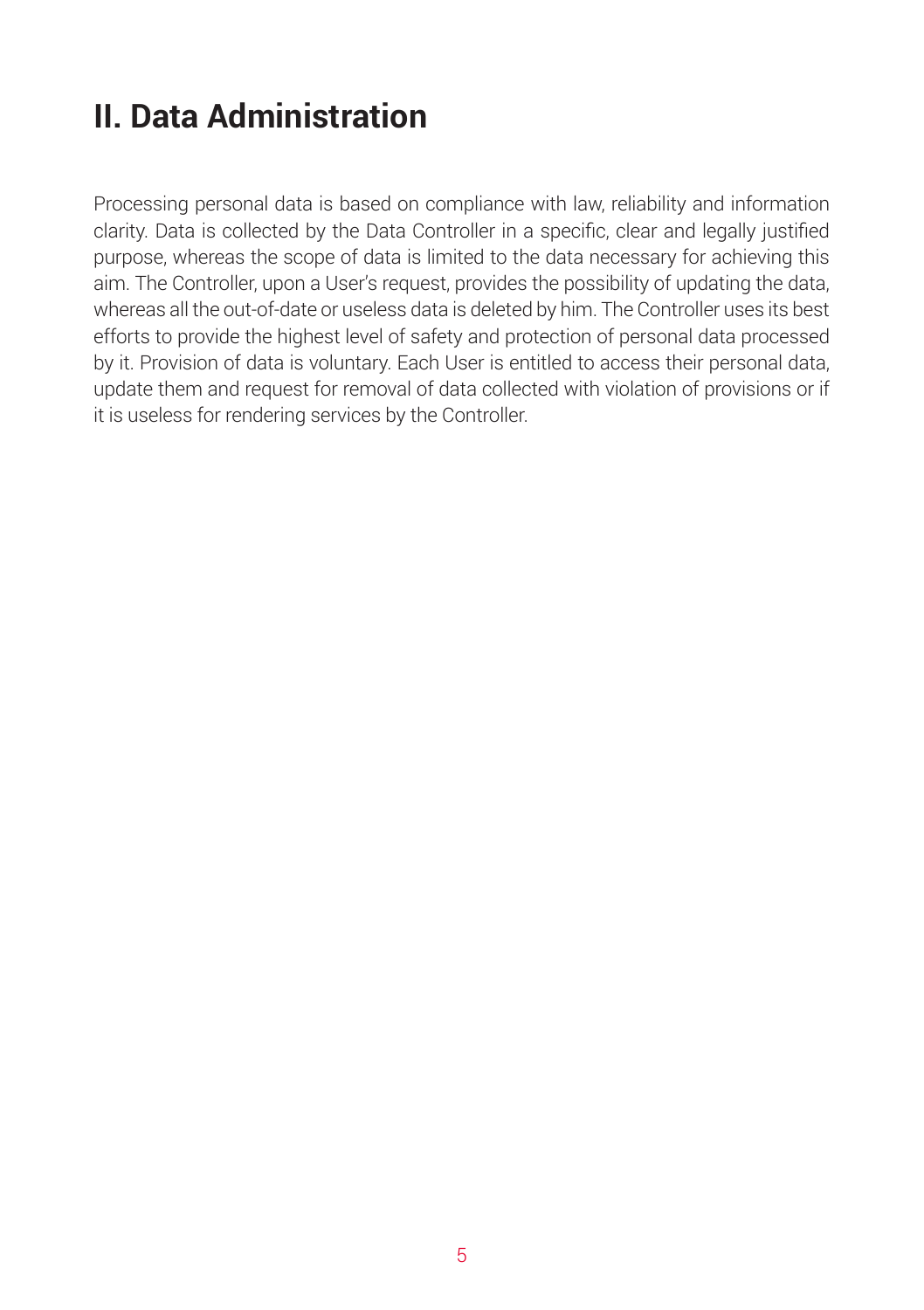#### **III. Definitions**

**1. Personal Data Controller (PDC)** – means an owner of the aforesaid online services, **World Healthy Living Foundation** with its registered offices in Więckowice, near Cracow, entered into the Register of Entrepreneurs of the National Court Register under KRS no. 0000594691, NIP: 5130242885, which renders services by electronic means, stores and gains access to information on User's devices.

**2. Personal data** – means any information that relates to identifying or data enabling identification of a natural person.

**3. Processing personal data** – means conducting the following operations: collecting, storing, deleting, developing and disclosing data.

**4. Consent of a person to whom the data relates** – means voluntary, voluntarily determined, specific, conscious and unambiguous indication of a person to whom data relates, by declaration or explicit actions confirming, expressing consent for processing personal data related to it. The consent must be documented in an appropriate manner.

**5. Cookies** – means IT data, in particular small text files, saved and stored on devices by which a User uses Service webpages.

**6. Service** – means webpage, under which the Controller conducts online service, operating in domains: https://www.whlf.eu

**7. Device** – means an electronic device through which a User gains access to Service webpages.

**8. User** – means an entity to which, pursuant to the Regulations and provisions of law, services may be rendered by electronic means, or with which a Contract for rendering services by electronic means may be concluded.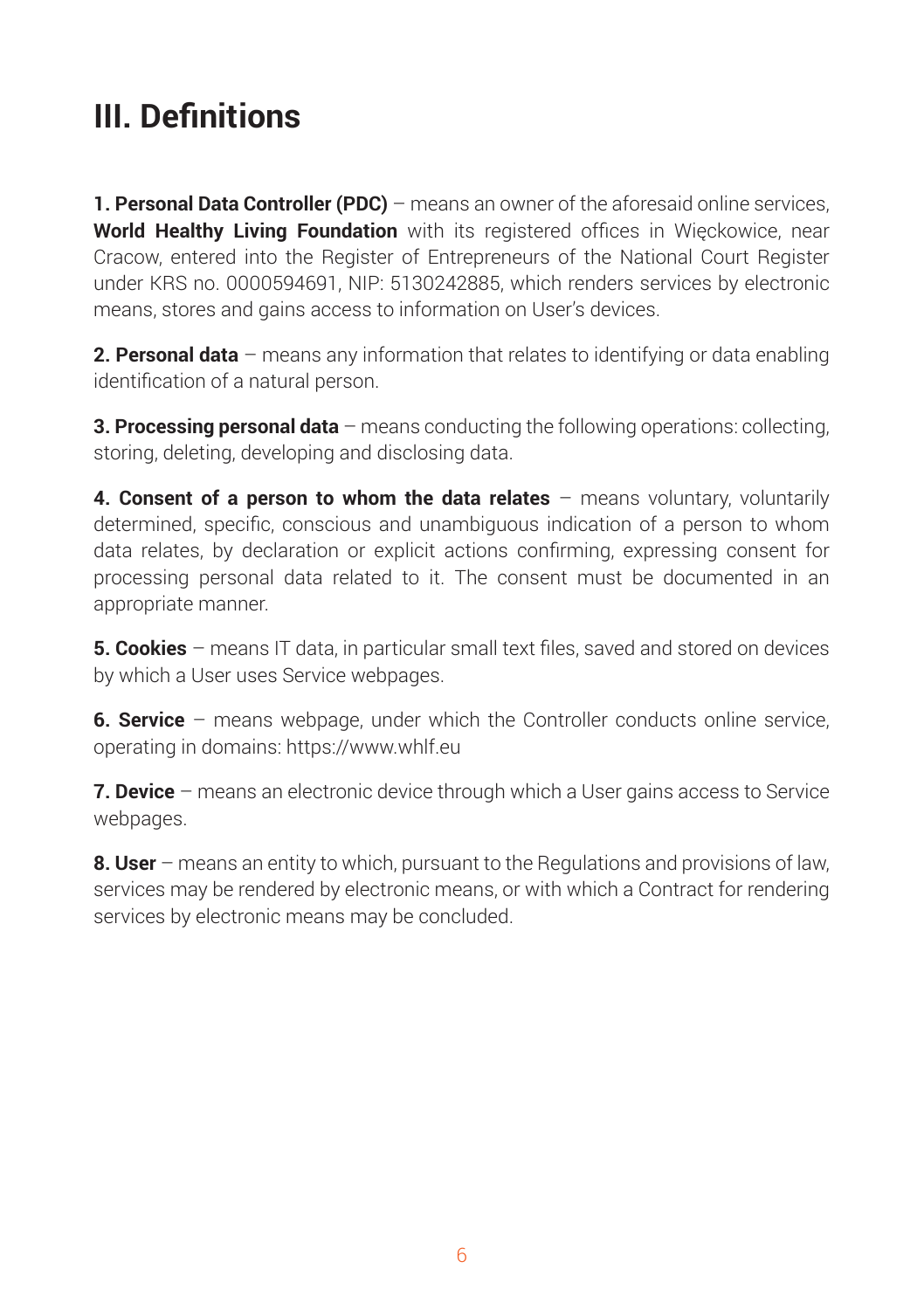#### **IV. Collecting and Processing Personal Data**

Depending on your relation with **World Healthy Living Foundation** and the level of using particular Services' functionalities, referred to in Regulations of **World Healthy Living Foundation** Club, Personal Data may be collected and processed in different manners, including by:

- collecting data about a User by "Cookies"
- personal data given by you on our webpages by "Cookies",
- applications to participate in the events organized by ADO, submitted online via the website https://www.whlf.eu,
- enquires sent to us through a contact form.
- email, telephone, chat and other forms of communication, and
- receiving donations from donors for the Foundation,
- providing personal data by partners of **World Healthy Living Foundation**

The Foundation for Conscious Living collects and processes the following data of the people who register for conferences organized by the Foundation, i.e .:

- a) Name and surname,
- b) Email address,
- c) Telephone number,
- d) Location (optional)

e) An image of the person recorded in the form of photographs taken during the conference and placed on the Website in connection with the promotion of the Foundation's activities.

During the registration for the conference, the User is also asked to provide the name and surname of the person who invited them to the conference and this data is also processed by the Foundation.

The Foundation for Conscious Living collects and processes the following data of people who give donations to the Foundation, i.e .:

a) name, surname, address, company name, tax identification number, regon For security reasons, **World Healthy Living Foundation** never contacts with you for obtaining information, such as credit card no., bank account no., password or PIN. If you receive an email in which such information is required, we ask you to immediately inform **World Healthy Living Foundation** about that. Service Administrator does not collect data related to particular data of persons who browse webpages except for cases in which there is a need to register and log in for using the service. Providing any of the above data is voluntary, but if you do not provide it, it may be impossible to use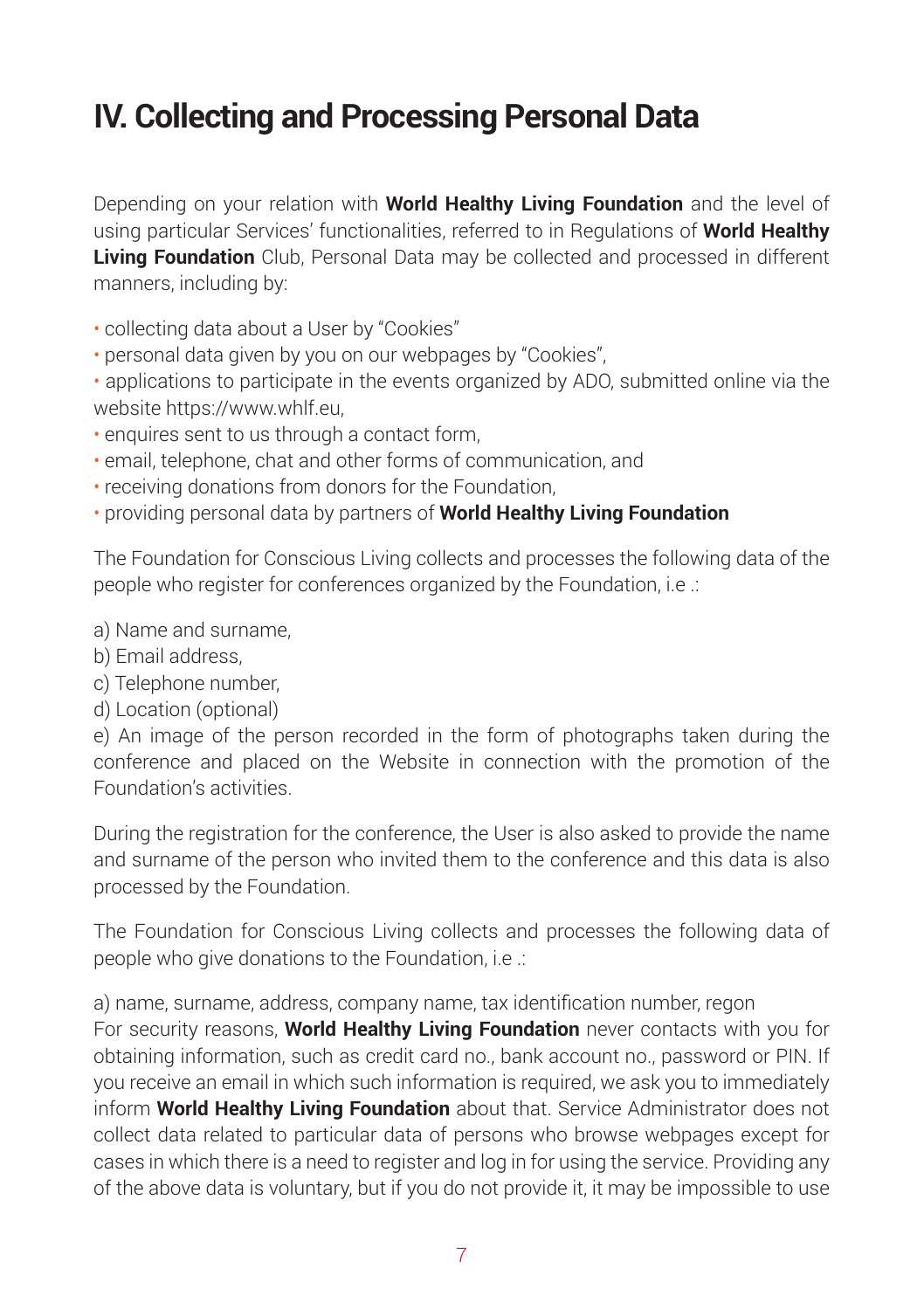services in the scope of specific service functionalities which require that. Personal data is collected by the Data Controller and processed with all Services in the scope necessary for conducting a contract between the Controller and a natural person or an entity conducting business activity, to which data relates and for performing legal obligations by the Data Controller.

For the purposes of ensuring quality of services rendered by the Controller, the data is processed on the basis of legally justified interest of the Controller for:

- a) Marketing of services and own products,
- b) Organizing marketing events and conferences,
- c) Securing or claiming compensations,
- d) Analysis of quality of services rendered by the Controller,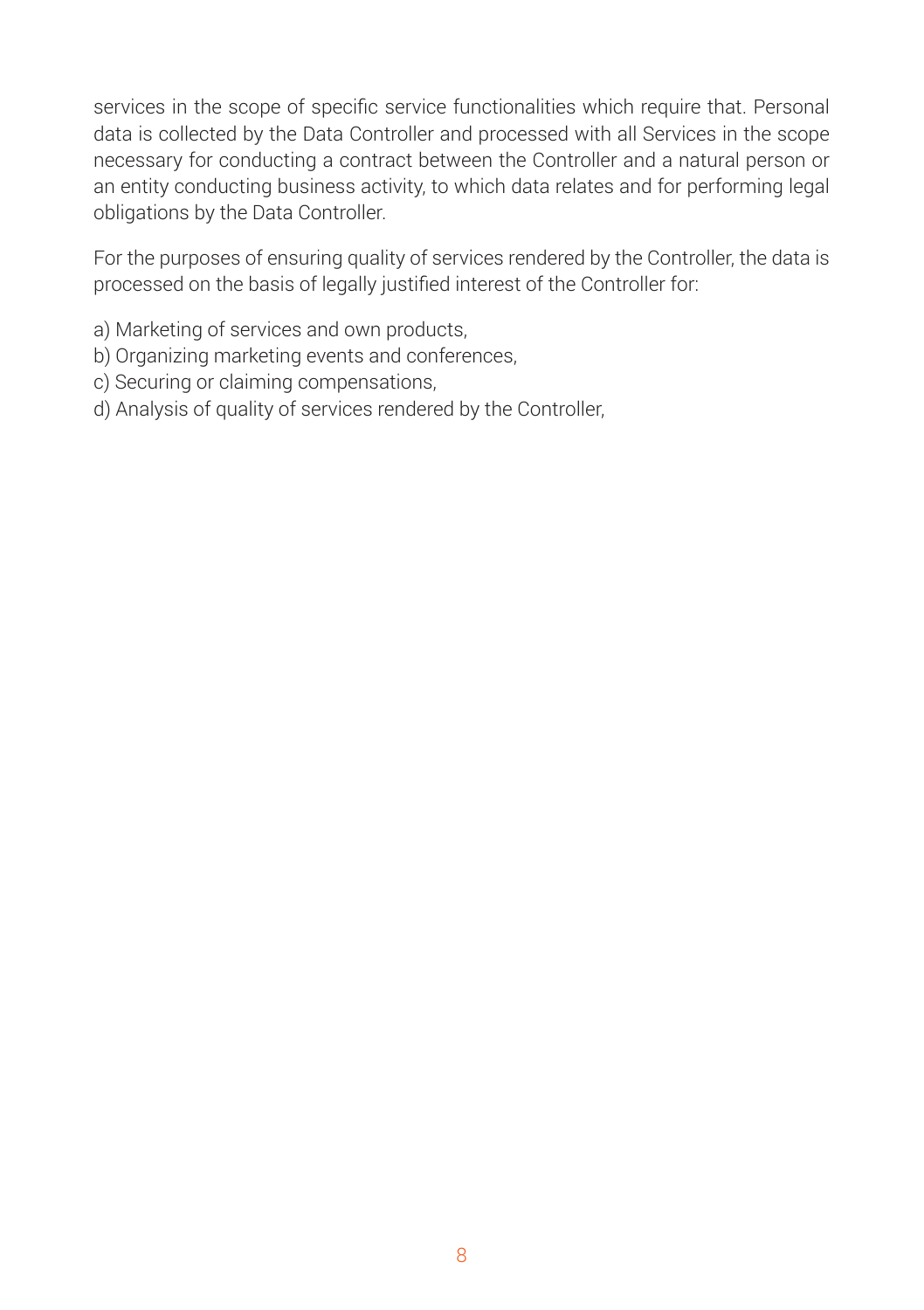### **V. Consent for Processing Personal Data**

On the basis of a separate consent given by a User, personal data may also be processed for direct marketing of products and the Controller's own services, such as:

a) sending to a User commercial and marketing information and notifications by the Controller and affiliated entities,

b) sending commercial and marketing information and notifications by SMS gateway, email by the Controller and affiliated entities.

Data is processed for these purposes on the basis of justified legal interest until filing an appeal/revoking the consent by a person at any time.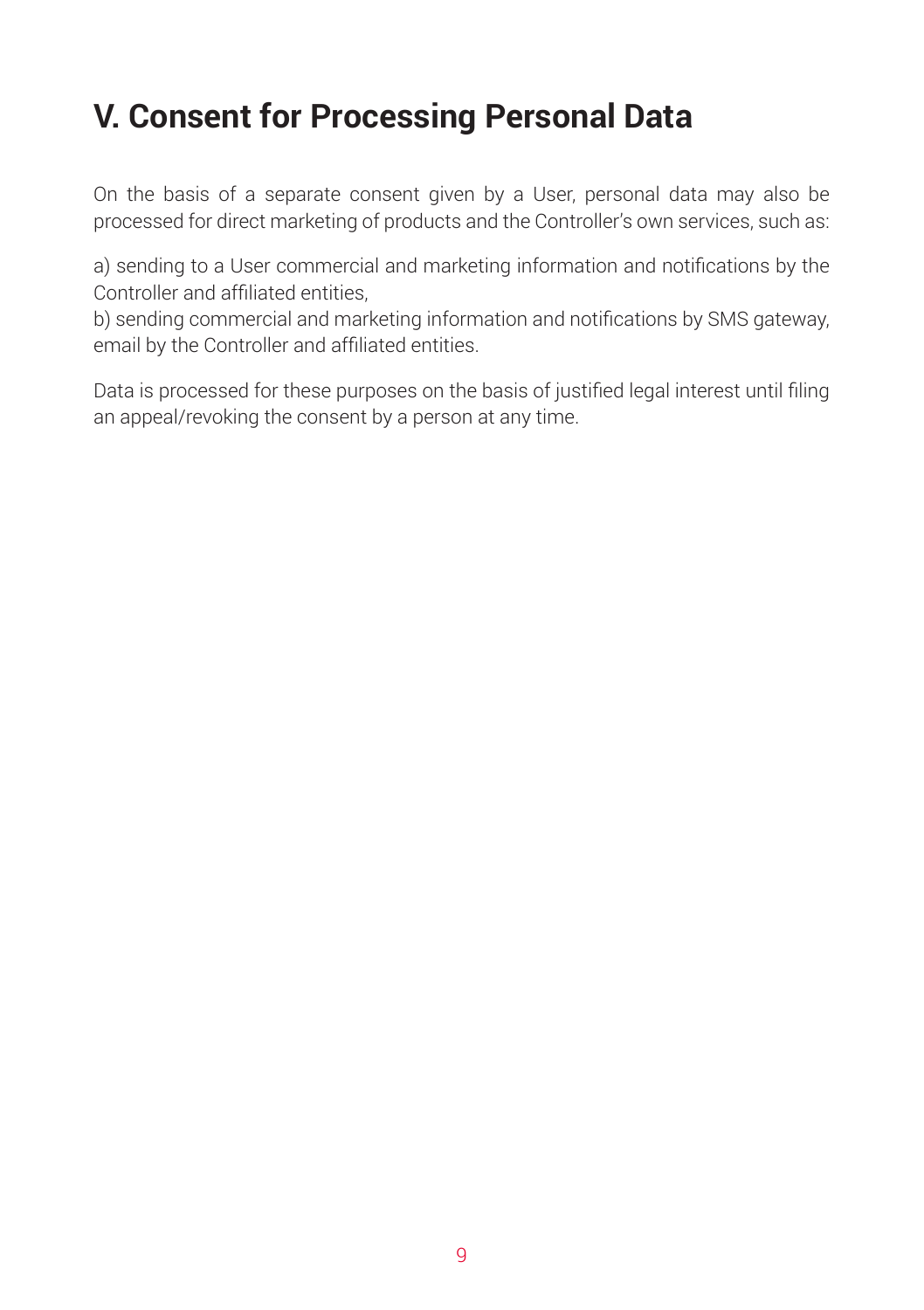# **VI. Transferring Personal Data to Third Parties**

The Data Controller is entitled to transfer personal data of a User to the third parties (data recipients under the Act on Personal Data Protection of 29 August 1997) for rendering a service and in the scope necessary for implementing the contract, if the party:

a) provided appropriate assurance in protection of Personal Data, according to the requirements of this Privacy Policy, or

b) signed a contract with **World Healthy Living Foundation** for transferring Personal Data, consistent with the Directive on Protection of Personal Data, or

c) has its seat in the European Union or another country obliged to deliver appropriate protections for Personal Data, consistent with assumptions of the Directive on Protection of Personal Data, or

d) has the certificate of "Safe Harbour" program. Obtaining the certificate of "Safe Harbour" program by entities participating in it provides that they guarantee appropriate level of personal data protection, referred to in the Directive on Protection of Personal Data.

**World Healthy Living Foundation** may transfer Personal Data to other members of **World Healthy Living Foundation** group, as well as entities located outside the European Union, also in the USA and other companies, with which **World Healthy Living Foundation** closely cooperates in appropriate performance of a service, including:

- Companies servicing our IT systems or providing us with IT tools,
- Subcontractors who support us in rendering IT services,
- Entities conducting postal and courier activity,
- Entities conducting accounting, financial and legal activity,

• To entities rendering services related to organizing conferences and events promoting WHLF activity.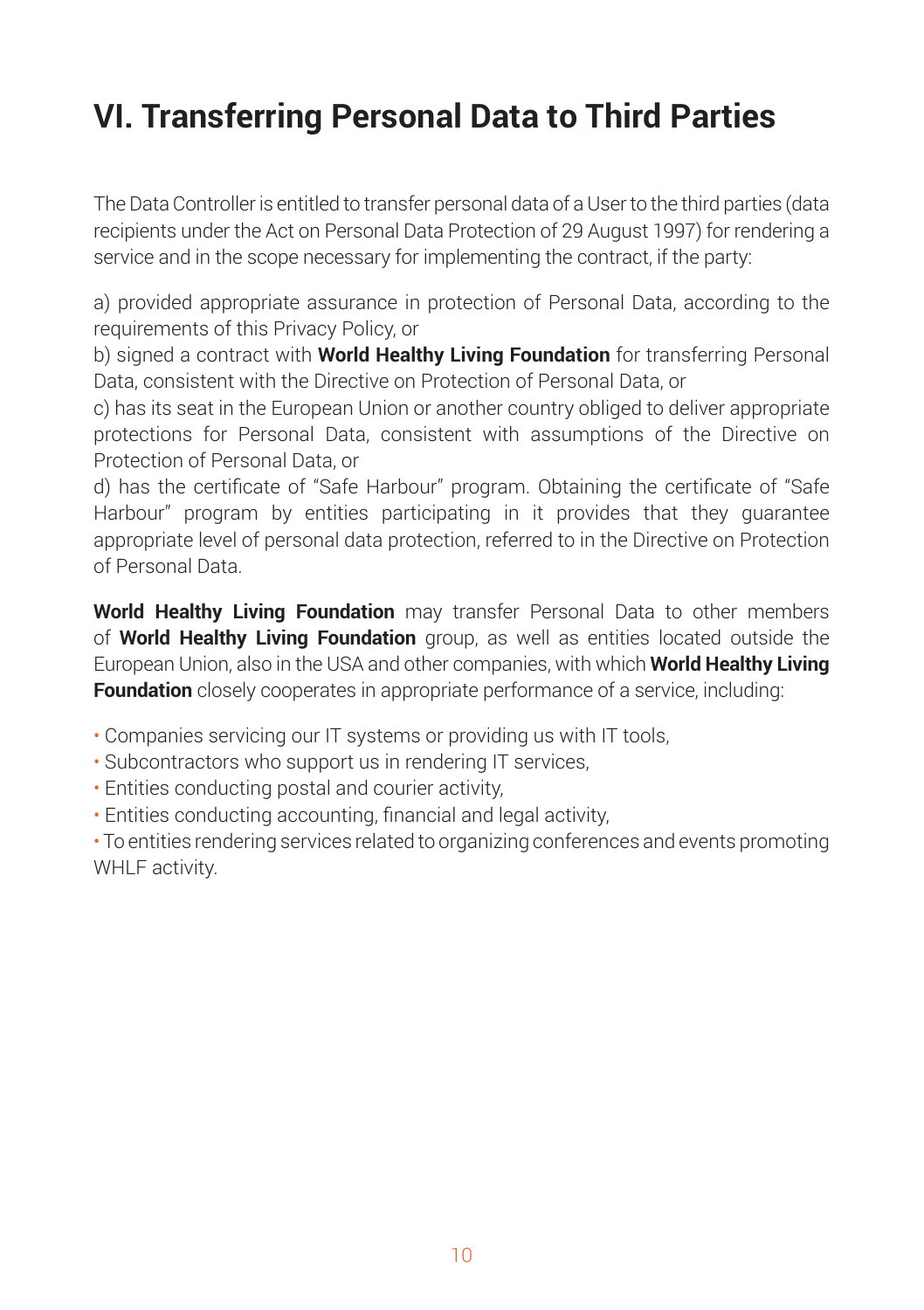#### **VII. Right to Access own Personal Data**

Personal data is stored during the contract term, whereas after its expiration or receiving a request for removal of personal data, only for the period necessary for:

- a) Processing complaints and returns,
- b) Securing and claiming prospective claims to the Controller,
- c) Fulfilling Controller's legal obligations (e.g. for the needs of audit, tax obligations).

Each User, whose personal data is processed by the Controller and affiliated entities indicated in item 6 hasthe following rights:

a) The right to access processed personal data which relates to them, in particular to confirm its processing and information concerning processing,

b) The right to amend, update or request for data removal, if it is wrong or incomplete, c) The right to request for limiting data processing:

- if data correctness is questioned for the period allowing the Controller to verify data correctness,

- if data is processed against the law, or the person to whom data relates opposes its deleting, instead requesting for its limitation,

- if data is no longer needed for processing, but for determining, pursuing or protecting claims, - if an appeal is filled, until it is verified whether Controller's legally justified reasons are

superior to basis for appeal of a person to whom data relates.

d) The right to obtain personal data submitted to the Controller and to send it to another controller, i.e. the right to transfer data,

e) The right to file an appeal concerning data processing, including profiling profile on the basis of justified Controller's interest or at processing data for direct marketing purposes,

f) The right to file an appeal to the Polish supervisory body or supervisory body (President of the Office for Personal Data Protection) of another member country of the European Union, appropriate for normal place of residence or work of a person to whom the data relates or for place of supposed violation of GDPR,

g) The right to obtain human intervention from the Controller, presenting own opinion and to question decision based on automated data processing.

In order to use the above rights, except the right indicated in item f), we invite you to contact the Controller at the email address: rodo@whlf.eu or by traditional post:

#### **WORLD HEALTHY LIVING FOUNDATION Ul. Topolowa 22 32-082 Więckowice**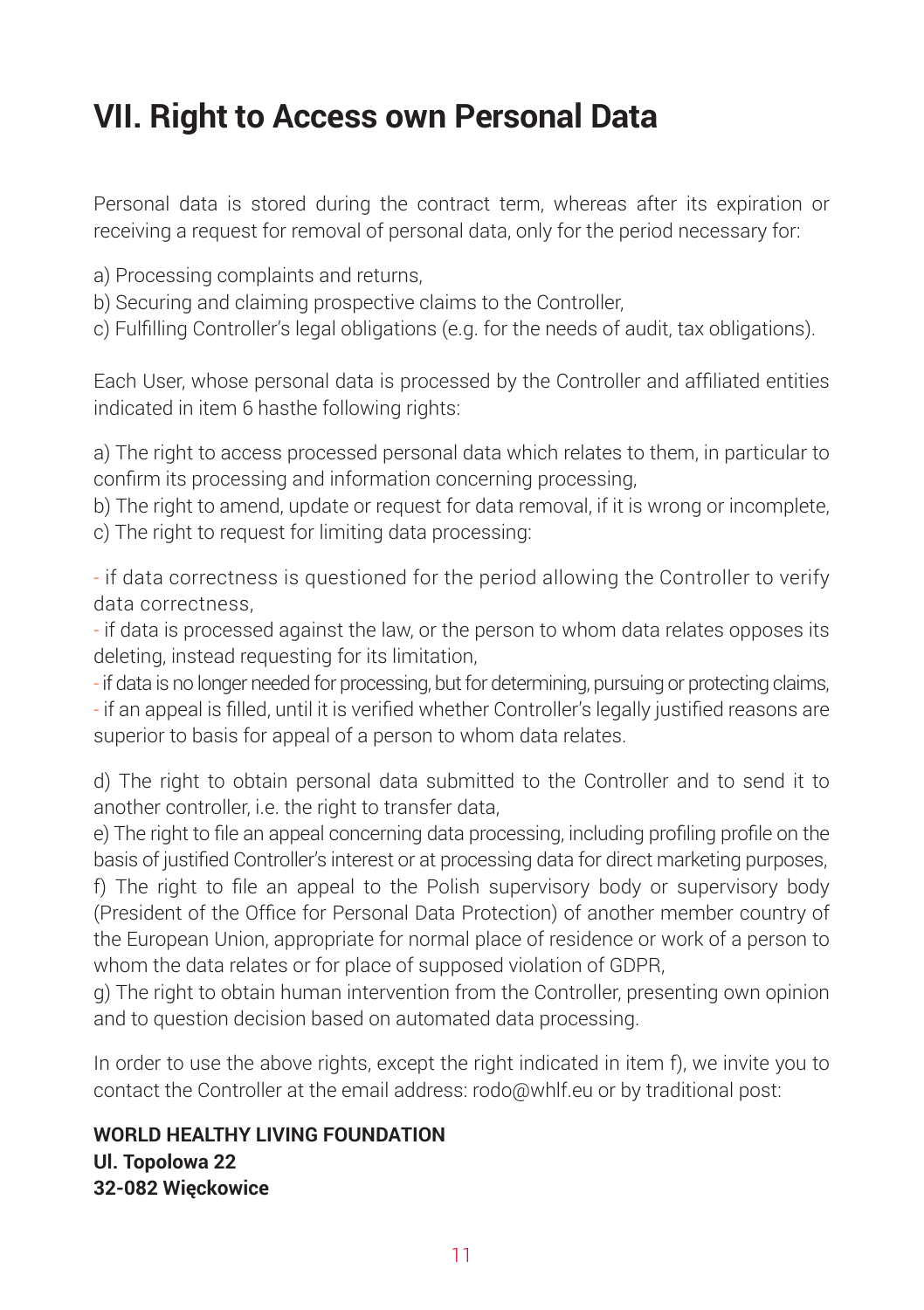A response to a User's question or request will be given in electronic form at email address of a User, from which the question/request was sent, unless a User requests for another form of response, within 1 month from the day of receiving the question/ request by the Controller. If the request is of complex nature or there are many requests, the Controller may extend this period for next 2 months, about which a User will be informed within 1 month from receiving the request.

If requests of a person to whom data relates are clearly unjustified or excessive, in particular due to its statutory nature, the Controller may:

a) charge a reasonable fee, taking into consideration administrative costs of giving information, conducting communication or assuming requested activities, or b) deny assuming actions in relation to the request.

The Controller provides the person to whom data relates with a copy of personal data that is processed. A Controller may charge a reasonable fee resulting from administrative costs for issuing other copies for which a person to whom data relates will ask.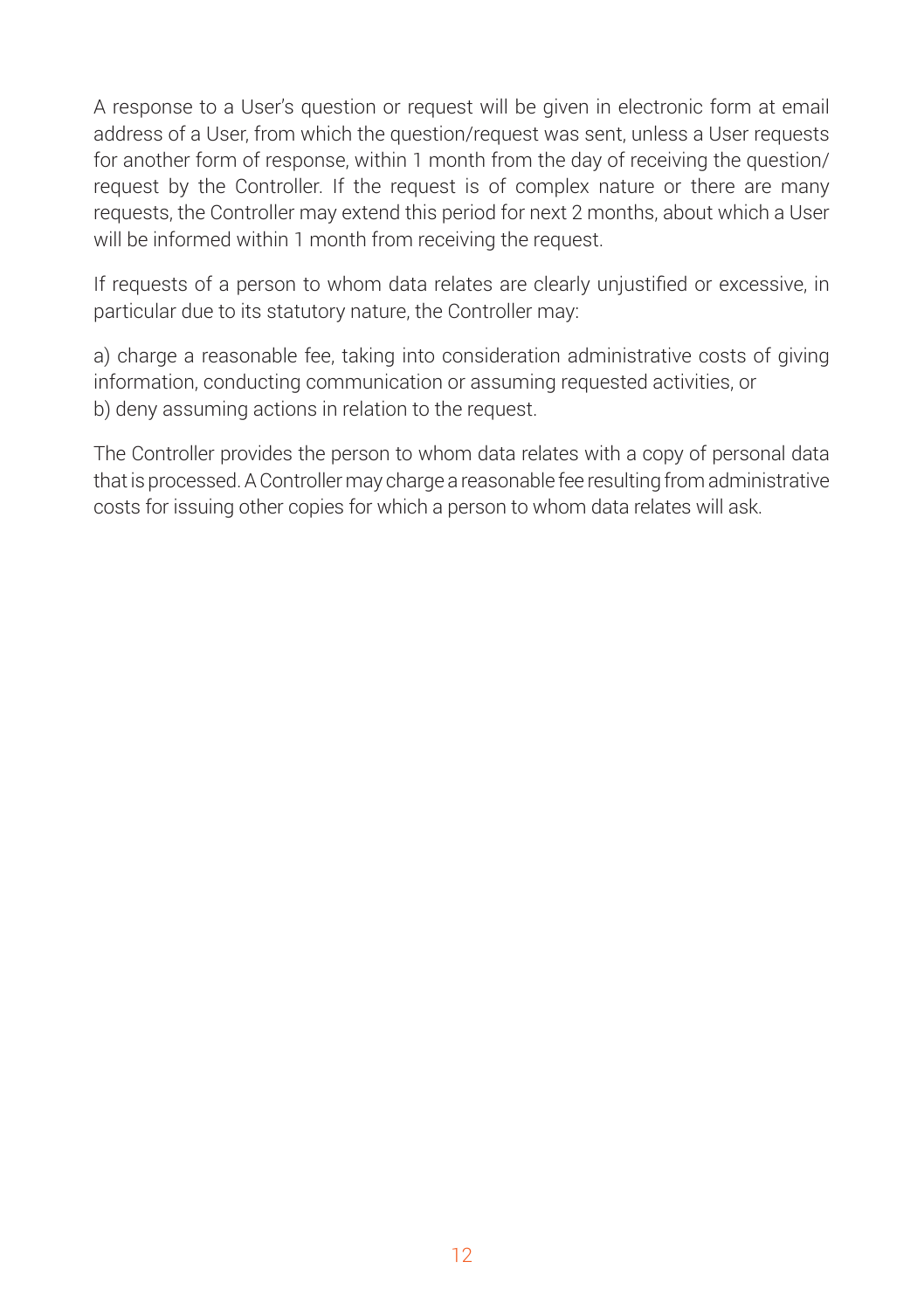### **VIII. Using Cookies**

**World Healthy Living Foundation** online services, pursuant to art. 173 the Telecommunications Act of 16 July 2004 use Cookies which are IT data, in particular text files, which are stored at User's device.

The principles determining processing data and which data is collected by Cookies were determined in a separate document (hereinafter "Cookies Policy"). To obtain more information on this topic, we encourage you to visit the webpage: http://www. allaboutcookies.org/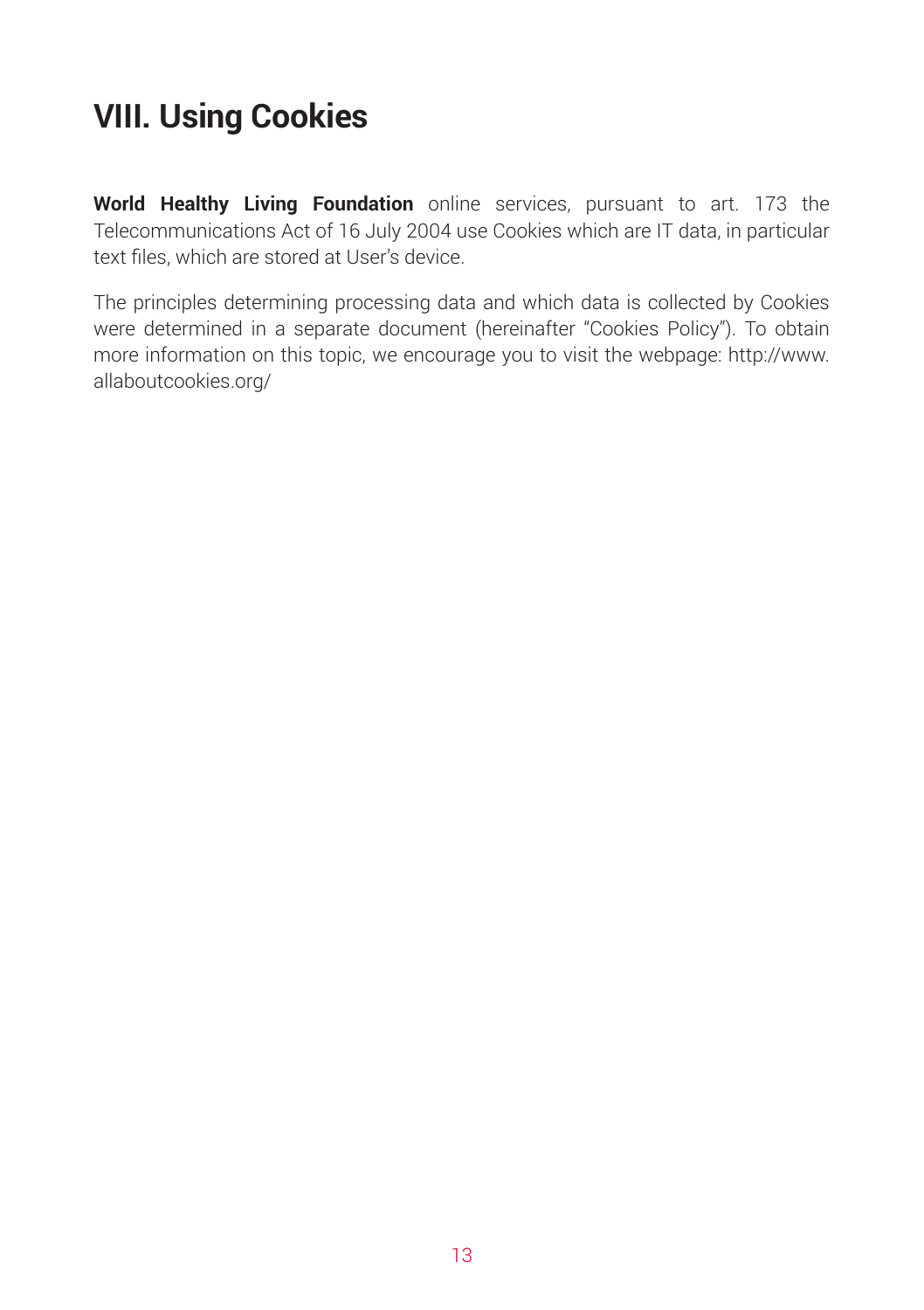### **IX. Changes to the Privacy Policy**

**World Healthy Living Foundation** any time may introduce changes to this Privacy Policy without the need of informing you about that. Any introduced changes will be applicable as of publishing them on **World Healthy Living Foundation** web pages.